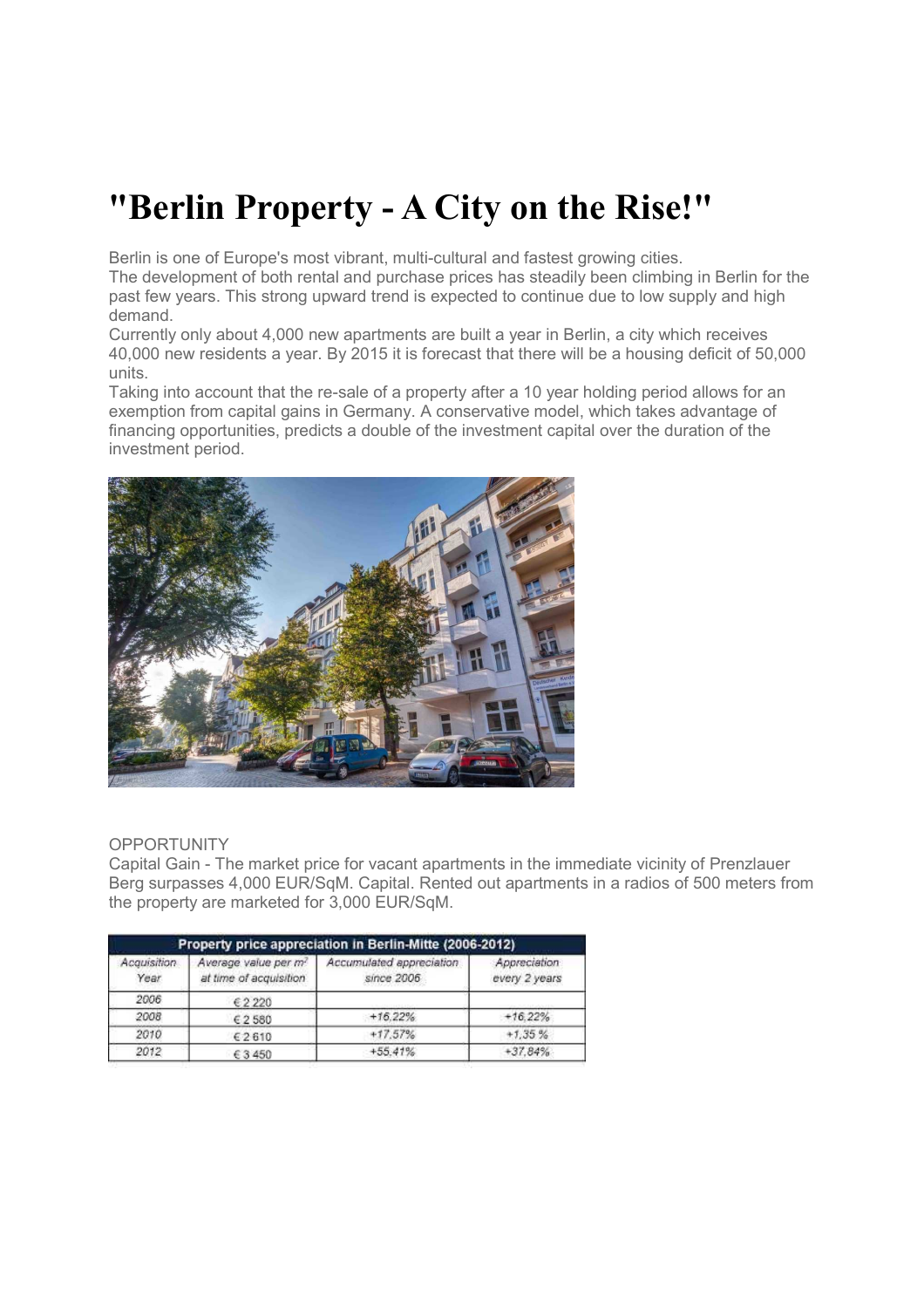

Rent Potential - The increasingly high demand for properties in the area caused a upward trend in rental prices; within a radios of 500 meters from the property new rental contracts reach 10 – 12.5 EUR/SqM. According to the data published by CBRE, new leases in the area's top rental segment stand at 15.2 EUR/SqM. The strong demand for apartments in the area creates a high level of security, ensuring future re-rental and increased yields.

Low Entry Point – There are property offers at a range of apartment sizes and financing options. This means investors could own a property for as little as 45,000 EUR.



## THE LOCATION

Prenzlauer Berg is a centrally located neighbourhood in Berlin, adjacent to Mitte. It is one of the most popular and expensive places to live in the city, especially with young affluent people. There is a large number of restaurants, coffee shops, galleries, pubs and boutique stores, which help to create a unique lifestyle characteristic.

The property is located right next to the entrance of the famous Mauer Park, which hosts a vibrant array of cultural happenings during the summer months. In the area of the park just adjacent to the building there is a charming animal farm, ideal for children, and on the other side the green Falk Platz.